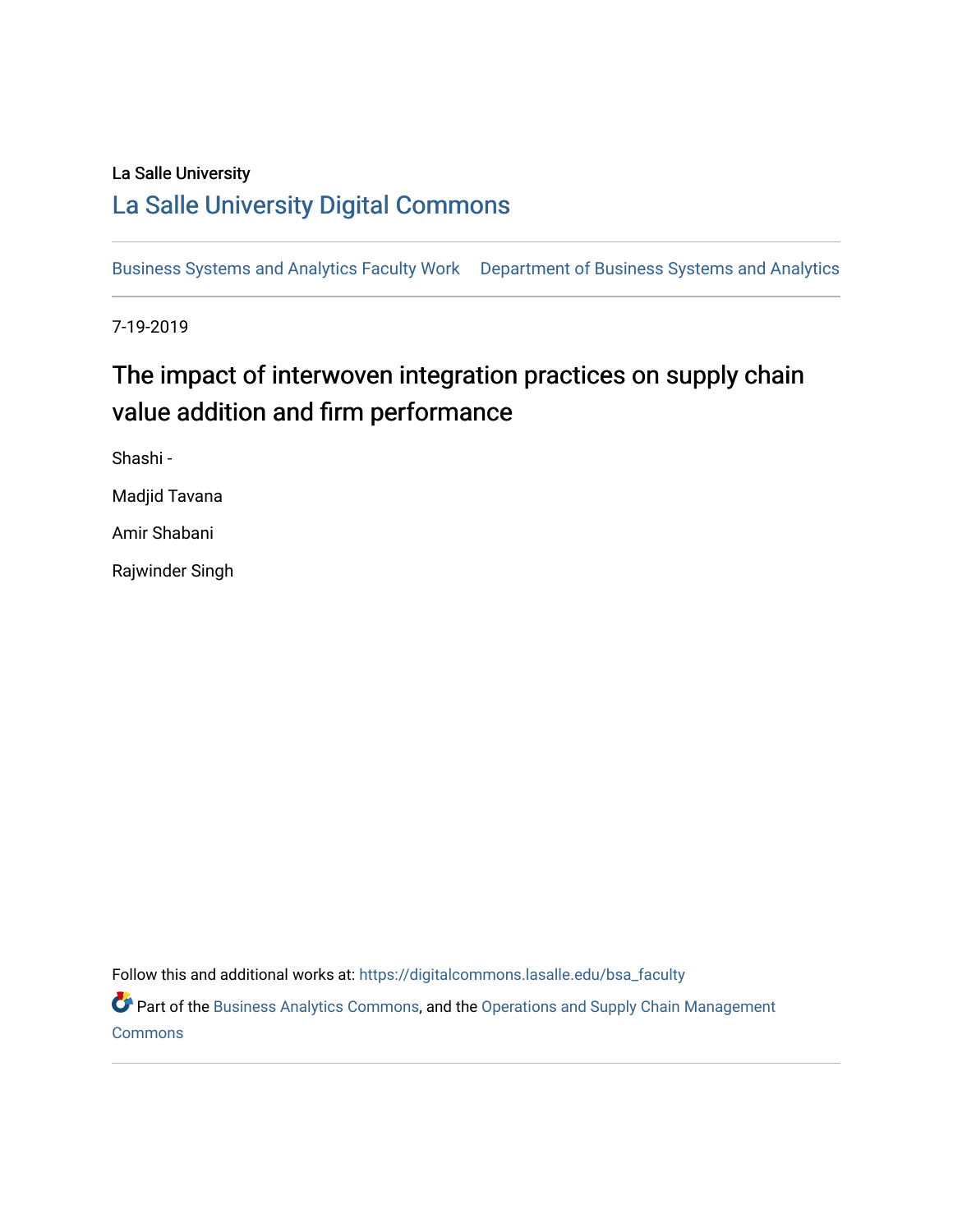**ORIGINAL RESEARCH**



## **The impact of interwoven integration practices on supply chain value addition and frm performance**

**Shashi1 · Madjid Tavana2,3 · Amir Shabani4 · Rajwinder Singh1**

Received: 9 April 2019 / Accepted: 6 July 2019 / Published online: 19 July 2019 © The Author(s) 2019

## **Abstract**

Drawing on the supply chain (SC) management literature, this article conceptualizes and empirically tests a framework that shows how both external and internal integration practices are signifcant and positively associated with SC value addition and frm performance. The framework also tests the impact of value addition as a reinforcing factor on frm performance. The outcome of this investigation is interesting for both SC researchers and practitioners because the current SC integration literature is conficting. A structural equation modeling technique, using a sample of 366 large-scale manufacturing companies based in India, is considered in this paper to test the framework. The results support all fve research hypotheses which indicate that paramount frm performance requires tight external and internal integration and higher level of value addition. Although the external integration is found to be rather infuential than the internal integration, SC players need to have integrated internal business processes for tight external integration. This paper also explains the implication of collective planning and decision making to respond promptly to external market events and reveals the importance of value addition.

**Keywords** Supply chain management · Planning · Integration · Value addition · Firm performance

 $\boxtimes$  Madjid Tavana tavana@lasalle.edu http://tavana.us/

> Shashi shashikashav37@gmail.com

Amir Shabani a.shabani@vu.nl

Rajwinder Singh rajwindergheer@gmail.com

- <sup>1</sup> School of Management Studies, Punjabi University, Patiala, Punjab, India
- <sup>2</sup> Business Systems and Analytics Department, Distinguished Chair of Business Analytics, La Salle University, Philadelphia, PA 19141, USA
- <sup>3</sup> Business Information Systems Department, Faculty of Business Administration and Economics, University of Paderborn, 33098 Paderborn, Germany
- Department of Supply Chain Analytics, School of Business and Economics, Vrije University Amsterdam, Amsterdam, The Netherlands

## **Introduction**

In today's highly volatile business environment, companies' internal capabilities and competences are not adequate to compete in the global market. Thus, to cope with these challenges, foster mutual benefts and maintain own competitiveness, companies together with their partners are looking at ways to fnd novel supply chain (SC) management methods for sustainability in the global marketplace (Flynn et al. [2010;](#page-12-0) Jacobs et al. [2016](#page-12-1); Ataseven and Nair [2017](#page-11-0)). The literature offers various definitions of SC management that imply a strong link between SC management and the concept of integration: "SC management is an integrative philosophy to control the entire distribution channel, starting from the supplier to the end customers" (Cooper et al. [1997](#page-12-2)), whereas Lambert et al. [\(1998\)](#page-12-3) defned SC management as an "integration of multiple frms' processes associated with flow of information, product and services for adding the value for frm's buyers and other stakeholders." Hence, SC integration is the creation of value on the one hand, and SC management performance improvement on the other hand (Shashi et al. [2017](#page-13-0)).

Nowadays, professionals engaged in managing a SC make interventions in adding value actions of SC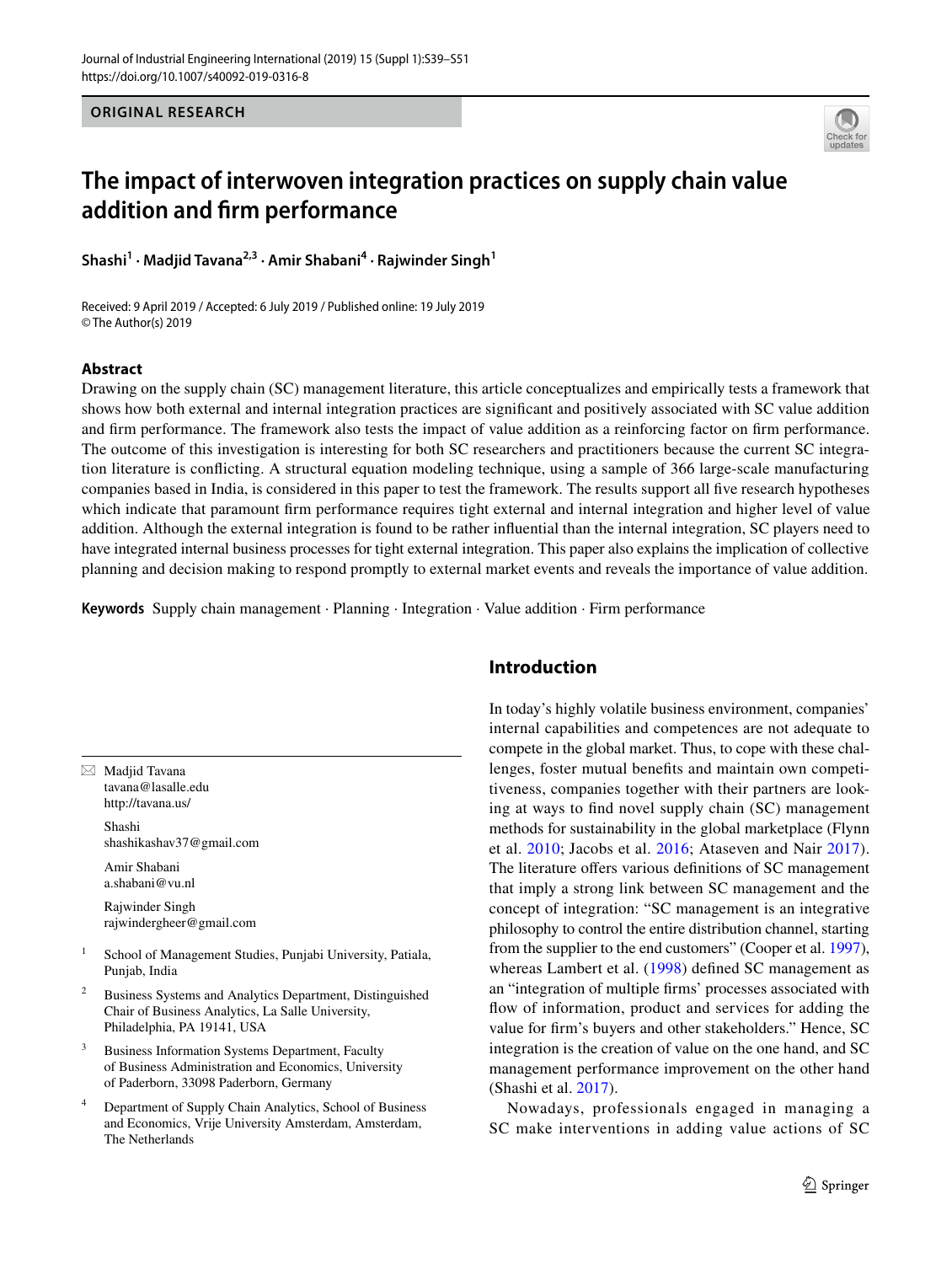upstream-facing suppliers and SC downstream-facing customers. Meanwhile, the SC integration has become a crucial factor in gaining both service and cost advantage and anticipated to play a central role in planning (Tarifa-Fernandez and De Burgos-Jimenez [2017\)](#page-13-1). Cooper et al. [\(1997\)](#page-12-2) represent the view that manufacturing frms should fully integrate with partners to serve stakeholders in better ways than competitors. Attaining and executing SC integration, nevertheless, among SC partners are challenging. However, it may generate numerous economic or noneconomic benefts to companies (Ataseven and Nair [2017\)](#page-11-0).

Value addition in SC involves managing processes and activities that make product or services more desirable to customers and foster the demands of frm's product or service at the marketplace, which in turn improve the frm's market share and proftability (Shashi et al. [2017](#page-13-0)). The SC literature advocates that value addition thought and practices build a competitive advantage by improving the chain efficiency, service rate, product quality and consumer satisfaction as well as reducing the cost, waste and lead time (Matthews [2013](#page-12-4)). Likewise, value addition builds the brand value of SC and plays a pivotal role in increasing customers and promoting a win–win strategy for the chain partners (Zhang and Wang [2018](#page-13-2)). Shashi et al. ([2017\)](#page-13-0) have shown effective integration with the chain members is a prerequisite to realize the benefts from SC value addition.

Due to globalization and the constant emergence of new players, companies have tremendous pressures to reduce lead times, shipping errors, costs and improve overall SC value. Thus, resource sharing, utilization of the capacities of third parties and deeper reliance on bought-in expertise may assist in reducing this pressure (Tarifa-Fernandez and De Burgos-Jimenez [2017](#page-13-1)). Lambert and Cooper ([2000\)](#page-12-5) report that high integration of business process in SC leads to superior network efficiencies. Additionally, its integration facilitates in knowledge creation, sharing the risk, better decision making, a seamless fow of goods/services and mutual benefts (Gunasekaran and Ngai [2004;](#page-12-6) Finger et al. [2014\)](#page-12-7).

In the last decade, dozens of empirical and review articles have been published on SC integration (Kim [2009](#page-12-8); Beheshti et al. [2014](#page-12-9); Ataseven and Nair [2017](#page-11-0)). In spite of that, there are very few studies analyzing the simultaneous efect of integration and SC value addition on the frm performance. Therefore, to fll this gap, this study investigates the following research questions:

- 1. To what extent does the external integration associate with frm performance?
- 2. To what extent does the internal integration associate with frm performance?
- 3. To what extent does the external integration associate with value addition?
- 4. To what extent does the internal integration associate with value addition?
- 5. To what extent does SC value addition associate with frm performance?

In this study, we focus on the Indian manufacturing industry because India has emerged among as an attractive destination for investment in the manufacturing sector (IBEF [2019](#page-12-10)). Consequently, cumulative foreign direct investment has grown drastically and the government has increased the manufacturing sector's share in gross domestic product. In addition, the government has increased the liberalization and relaxed the tarifs to grow the sector. Finally, government initiatives such as "Make in India" and National Manufacturing Competitiveness Program have revitalized the Indian manufacturing industry (Shashi et al. [2019](#page-13-3)).

The remainder of this study is structured as follows: Section [2](#page-6-0) reviews the relevant literature. Section [3](#page-10-0) presents the conceptual framework. Thereafter, research methodology is discussed in Sect. [4](#page-5-0), and Sect. [5](#page-6-0) demonstrates the result. The research implications and conclusions are given in Sects. [6](#page-8-0) and [7](#page-10-0), respectively.

## **Literature review**

Adding value through SC integration has become one of the most promising ways of securing market competencies and improving performance, since business battle is no longer between companies, but among SCs (Pal [2017](#page-12-11)). A signifcant stream of research has pertained to a higher level of SC integration with increased SC responsiveness and superior performance. Kim and Chai ([2016](#page-12-12)) identifed business uncertainty as the primary cause of raising the need to explore and evaluate each type of SC integration for survival in highly competitive environments, while Zhu et al. ([2017\)](#page-13-4) identifed SC integration as a risk management strategy. Frohlich and Westbrook's ([2001\)](#page-12-13) presented a framework of "arcs of integration" which conceptualizes customers and suppliers' integration and measured performance. Many researchers have recognized this study by quoting it in their own research (Pagell [2004](#page-12-14); Flynn et al. [2010](#page-12-0)). The fndings of some investigations suggest a positive and direct association between integration and performance (Pal [2017;](#page-12-11) Shou et al. [2018\)](#page-13-5). A recent study advocated that SC integration enables frms to improve their operational and fnancial performance (Ataseven and Nair [2017\)](#page-11-0). Furthermore, Aharonovitz et al. ([2018](#page-11-1)) argued supplier selection strongly and positively impacts logistics collaboration, which further afects logistics performance. Morita et al. ([2018\)](#page-12-15) called integration of product development and SC capability a driver for superior performance. However, the other researchers do not fnd such an association (Zhao et al. [2015](#page-13-6)).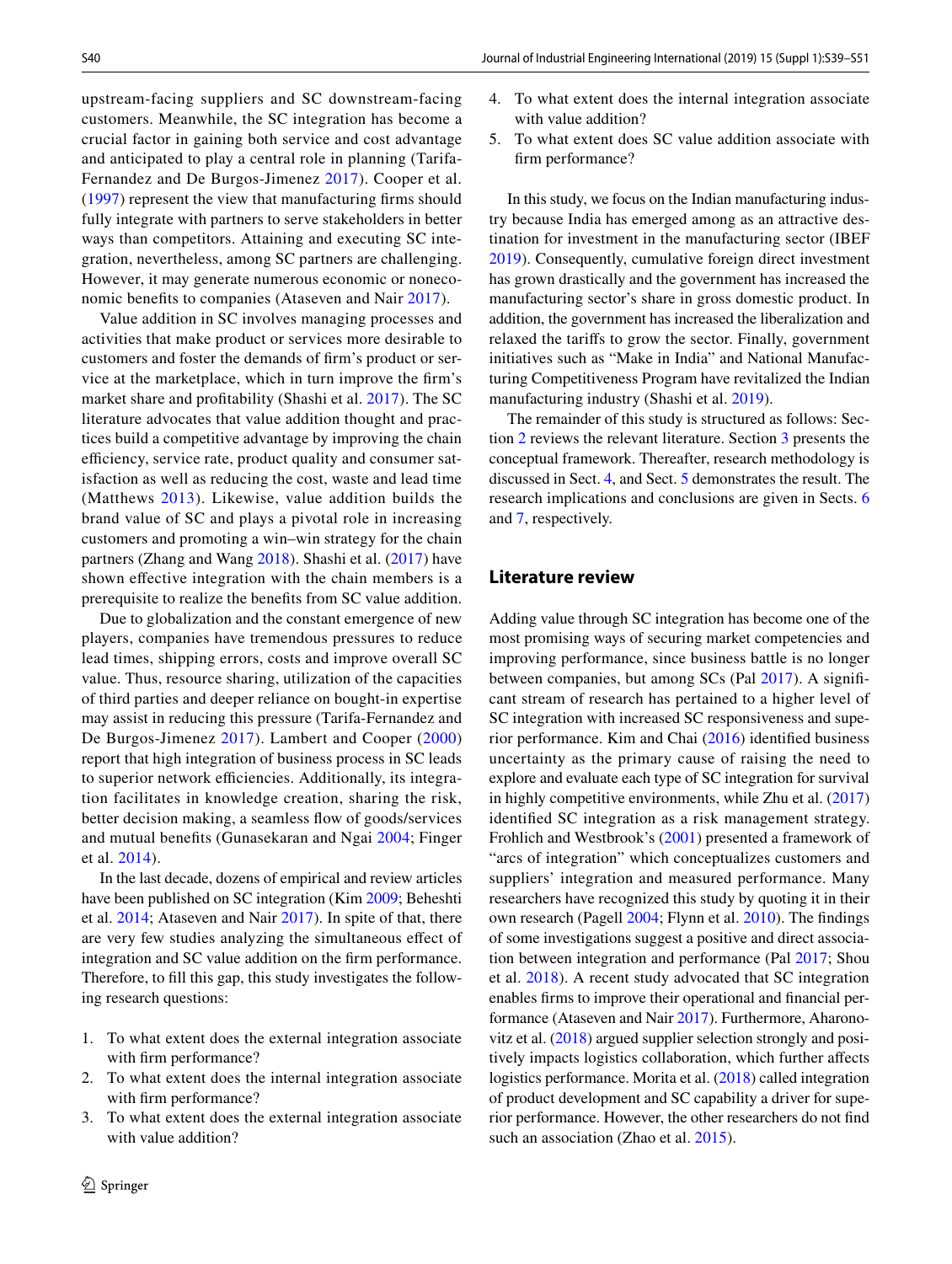Scholars defne the term SC integration by using varied statements. Few researchers have focused on integration with customers which involves collection of information (Kim [2009\)](#page-12-8) or suppliers (Smith and Rupp [2013](#page-13-7)) to defne SC integration impact on SC performance. In other investigations, researchers expand the scope of SC integration by allowing for both supplier's and customer's requirements (Swink et al. [2007](#page-13-8); Droge et al. [2012\)](#page-12-16) and defne it as the sole and broader concept involving both upstream and downstream partners. The alliance with suppliers and customers is usually denoted as external integration. However, the impact of supplier and customer integration on a frm's operational performance varies across production systems (Shou et al. [2018](#page-13-5)).

Apart from this, few authors studied internal integration which refers to the integration of business functions such as product design, purchasing, manufacturing, marketing and distribution, within an organization (Zailani and Rajagopal [2005](#page-13-9); Jacobs et al. [2016](#page-12-1)). Finger et al. ([2014\)](#page-12-7) document that external integration offers access to external sources of technology and knowledge, whereas internal integration offers a structure for adjusting external technology and knowledge. The results of Sawhney [\(2006](#page-13-10)) show that internal integration promotes knowledge exchange and causes better coordination of the capacity of the manufacturer to enhance production fexibility. However, external SC integration may be more powerful than internal integration (Vickery et al. [2003](#page-13-11)). Furthermore, Flynn et al. ([2010\)](#page-12-0) classify SC integration into three branches: internal, customers and suppliers. Similarly, Wang et al. [\(2018](#page-13-12)) pointed out that interpersonal and inter-organizational relationships infuence the success of integration, and Kang et al. [\(2018\)](#page-12-17) reported both upstream and downstream integrations are predictors of intra- and inter-frm sustainable practices.

Noori-daryan and Taleizadeh [\(2019](#page-12-18)) attempted to foster the proftability of the entire SC through optimizing the suppliers' order quantity and selling prices of both manufacturer and wholesaler. Pinha and Ahluwalia [\(2019](#page-12-19)) presented a procedure to confne both project cost and time through empowering managers to examine various scenarios. Kanyoma et al. [\(2018\)](#page-12-20) show the frm size is a dominant factor for the integration and small–medium enterprises are considered as unattractive partners. Hafezalkotob and Zamani [\(2019\)](#page-12-21) proposed a model to evaluate the impacts of the fnancial intervention of governmental on green SC.

The importance of integration strategy, in addition to integration scope, is very critical. Both lean and agile SC needs tight internal and external integration (Qi et al. [2017](#page-13-13)). Highly extended SC integration allows manufactures to reduce inventory, cost and lead time and endorse to more SC fexibility which maximizes the frm's value addition efficiency (Barrat [2004;](#page-11-2) Kampstra et al. [2006](#page-12-22)). Similarly, Liao et al. ([2017\)](#page-12-23) argued that collaborative SC value creation leads to cost, delivery, product, and market efficiency. The regular improvement in product quality in the SC is known as essential value addition trait (Sofana et al. [2019\)](#page-13-14). Hong and Jeong ([2019](#page-12-24)) presented a model to decide an efficient facility location-allocation model, and Sebatjane and Adetunji ([2019](#page-13-15)) designed a lot-sizing procedure under the incremental quantity discounts by discounts. Khorasani and Almasifard ([2018\)](#page-12-25) ofered a dualobjective facility model for an environmental-friendly SC network.

Chen and Paulraj ([2004](#page-12-26)) emphasize on the collaborative advantage paradigm of SC which includes environmental uncertainty, sourcing, supply structure information technology and logistics integration as infuencing buyer–seller relations and consequently resulting in unique value delivery. Nevertheless, companies should not ignore the role of internal communication in the successful SC integration (Jacobs et al. [2016\)](#page-12-1). Development of SC value addition strategies and its application in each SC stage depend upon several factors, namely infrastructure, fnance, resources, expertise and technology (Matthews [2013](#page-12-4)).

Green et al. ([2006\)](#page-12-27) claim that if each department of the SC is working to optimize its own value, there will be discontinuities at the interfaces and unnecessary costs will result. Saeed et al. ([2018\)](#page-13-16) highlighted the role of decisions associated with SC and product architecture in attaining organizational competitiveness. Power ([2005](#page-13-17)), on the other hand, report that the SC integration does not always positively infuence the tangible or non-tangible frms' performance and the possible benefts associated with integration are ambiguous (Pagell [2004\)](#page-12-14).

Based on the above argument, it could be contended that the collaborative and integrative advantage cannot be achieved by companies because of their inability to collaborate with SC members efectively and professionally. In its support, Sambasivan et al. [\(2011](#page-13-18)) report that nearly 70 percent of SC relationships tend to fail. The recent work of Wiengarten et al. ([2016\)](#page-13-19) quoted that some studies failed in explaining the role of SC integration in value addition and improving SC performance. Moreover, it seems that adequate interactions between diferent areas of integration are somewhat ignored. Other concerns related to the hypotheses and measurements difer among/from the literature. Few survey-based studies on integration deliberate single links and associations, while many other authors measure integrative practices and their association with performance as a company variable, valid for all links with buyers and suppliers (Johnston et al. [2004\)](#page-12-28). Despite the increased attention paid to integration, the literature has not been able to explain the right relationship between SC and value addition and frm performance. Therefore, this study is an attempt to fll this research gap.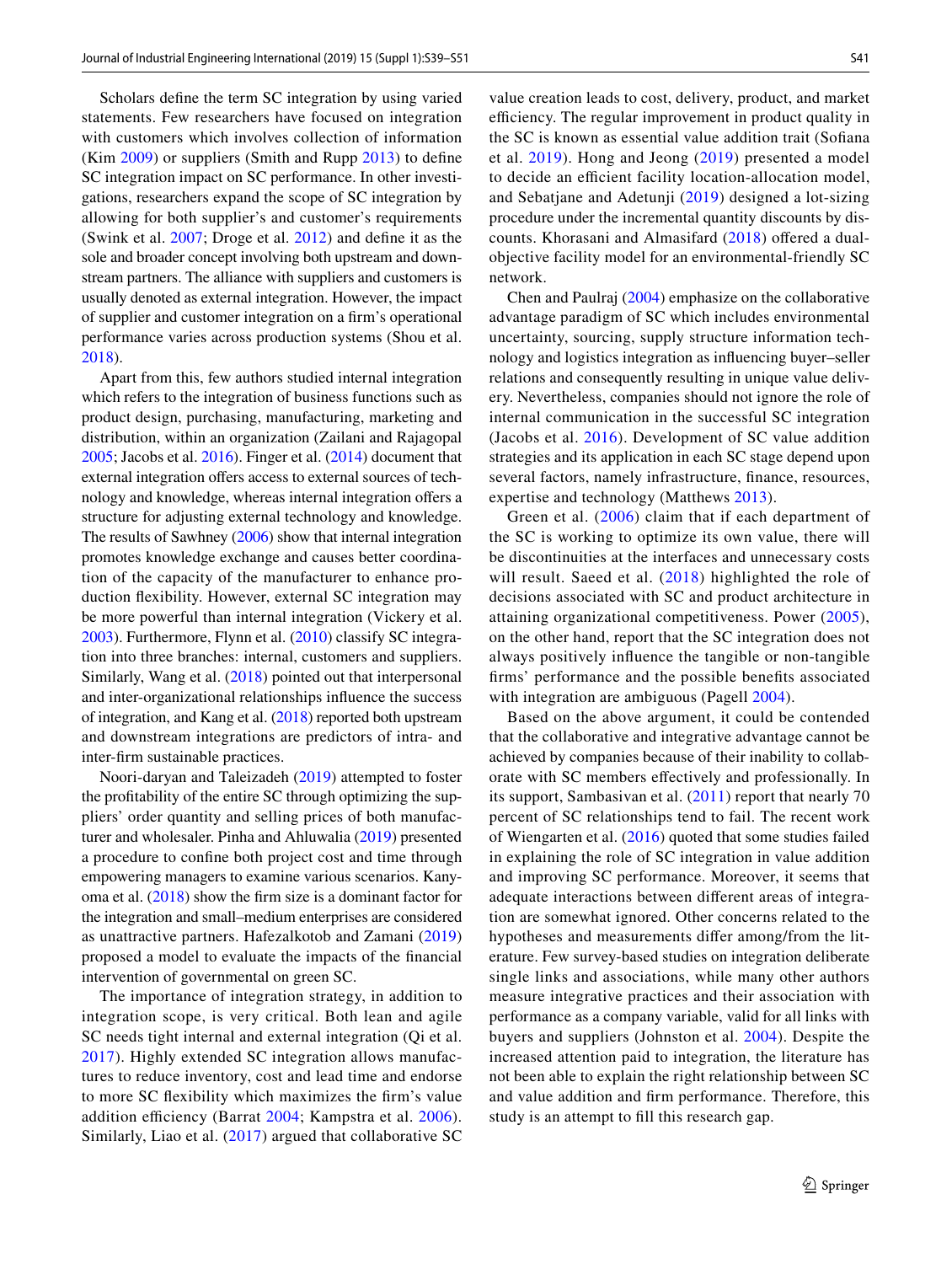

<span id="page-4-0"></span>**Fig. 1** Conceptual model

## **Conceptual model and hypotheses**

Figure [1](#page-4-0) depicts the conceptual model of this research. The model illustrates interwoven relationship of SC integration, value addition and organizational performance. Nowadays, adopting SC integration to assimilate frm operations with vendors and customers is emerged as a strategic source to achieve superior SC performance (Acar and Atadeniz [2015](#page-11-3)). Beheshti et al. ([2014\)](#page-12-9) found the internal and external integrations lead companies toward improved fnancial performance. Kannan and Tan ([2010\)](#page-12-29) argued the most competitive and successful frms are those that are capable of integrating their chain partners and customers into a single network. The strong relationship between suppliers and focal frm fosters the mutual information sharing related to processes, capabilities, products and schedules, assisting formulating production strategies, manufacturing and delivering products on demanded time (Shashi et al. [2018](#page-13-20)). Besides, Wiengarten et al. ([2016\)](#page-13-19) quote a study of Dyer and Singh ([1998\)](#page-12-30) which claimed the SC integration is expected to gain high market share, cost reduction and supernormal proft through relationspecifc assets, knowledge-sharing routines, complementary resources/capabilities and efective governance. The study of Morita et al. ([2018](#page-12-15)) shows that SC integration can contribute substantially on operational performance of companies, which is further supported by Liu et al. [\(2013\)](#page-12-31) which illustrates that market orientation is somewhat correlated with SC integration and organizational perfor-mance. Recently, Ataseven and Nair [\(2017\)](#page-11-0) identified integration as a driver of performance and showed that frms with higher level of collaborative practices perform better than those with lower level of collaborative practices. The above arguments lead to the following hypotheses:

*H1* External integration has a positive impact on firm performance.

*H2* Internal integration has a positive impact on firm performance.

The SC integration has impact not only on organizational performance, but also on the SC value addition of frms. Morash and Clinton [\(1998](#page-12-32)) specify the aim of SC integration as adding value by reducing overall costs. Thus, a market-oriented company which wishes to enlarge customer value must strive to lessen buyers' costs. Collective eforts of SC intermediates may help in maximizing the level of SC value addition through reduction in cost, lead time and improvement in quality, availability, reliability and fexibility (Ageron et al. [2012](#page-11-4)). It will improve customer service, responsiveness, customer's satisfaction and reduce inventory handling cost (Madhan [2012](#page-12-33)). For example, trustworthy integration with suppliers can assist in prompt and reliable delivery of raw materials and equipment which helps manufacturers to introduce fnished products in the market quickly. Zhu et al.  $(2018)$  $(2018)$  $(2018)$  argued effective management of inter-organizational learning could result in more customer value. Moreover, the integration allows for sharing the resources among partners and minimizing the risk of SC failure caused by lack of resources (Shashi et al. [2018](#page-13-20)). At the same time, strong SC relationship provides opportunities for improving the accuracy of demand information and required inventory as well as signifcantly reducing the time associated with product design and production planning (Flynn et al. [2010\)](#page-12-0). Moreover, an integrated SC structure can lessen non-value-added activities and also their connected structures (Gunasekaran and Ngai [2004\)](#page-12-6). The better internal and external cooperation leads to quick responses to customer demands and problem-solving which promotes responsiveness (Danese et al. [2013\)](#page-12-34). Bustinza et al. ([2017\)](#page-12-35) highlighted the importance of concentric strategic partnerships in successful product and service innovation and thereby creating business value. Accordingly, the present study further proposes the following hypotheses:

*H3* External integration has a positive impact on SC value addition.

*H4* Internal integration has a positive impact on SC value addition.

High SC value addition makes a distinction between a firm and their competitors by improving customer satisfaction, loyalty, market share and overall organizational per-formance (Papazoglou et al. [2000\)](#page-12-36). Companies, who offer higher value, retain their partners and customers for longer periods of time which assists in building brand value in each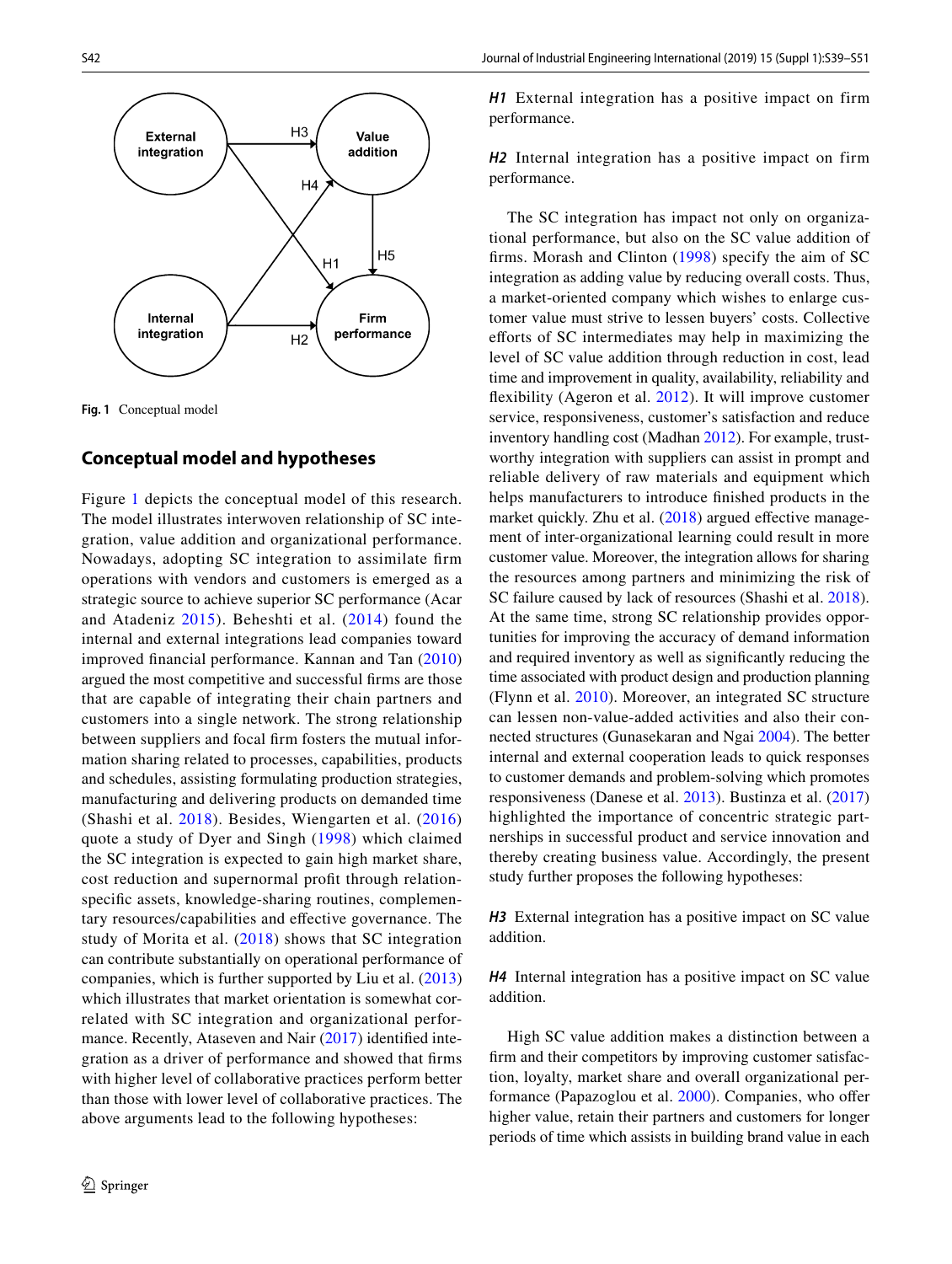segment by improving market share, proftability and sale (Morash and Clinton [1998\)](#page-12-32). The delivery reliabilities are expected to contain the cost of reverse logistics which enables organizations to strengthen their economic performance (Katz, and Boland [2000\)](#page-12-37). Similarly, adjustments to buyer's requirements contribute to extending market share, return on sale, return on investment and stronger seller–buyer relationships (Gunasekaran et al. [2008](#page-12-38)). Zhang and Wang [\(2018\)](#page-13-2) showed the efect of service value on a frm's performance.

On the other hand, reducing lead time and increasing the rate of fawless order deliveries can support the focal frm in improving the value of their SC (Shashi et al. [2017](#page-13-0)). Recently, Shashi et al. ([2018\)](#page-13-20) developed a conceptual model and hypnotized value addition positively afects frm perfor-mance. Madhan [\(2012\)](#page-12-33) showed the greater the value creation, the higher the satisfaction and loyalty of customers. Martinez ([2014\)](#page-12-39) supported the direct impact of value addition practices on the frm's market performance, customer performance and economic performance. Madhani [\(2012\)](#page-12-40) stressed linking the values of customers with an efective flow of products can generate a unique competitive edge. Literature has also advocated a high level of value creation is necessary to improve customer satisfaction and corporate image, which further assists in customer retention and increased market share (Pal [2017\)](#page-12-11). For that reason, we assume that SC value addition helps in balancing and improving the efficiency of organizational performance. Hence, we have another hypothesis:

*H5* SC value addition has a positive impact on firm performance.

## <span id="page-5-0"></span>**Measurement**

To test the conceptual model, a seven-point Likert scale from 1 (strongly disagree) to 7 (strongly agree), for the measurement of internal, external integration and value addition constructs and another seven-point Likert scale from 1 (much worse than competition) to 7 (much better than competition) for measurement of frm performance were administered to several Indian companies (see Appendix [1](#page-11-5) for more details). The use of the 7-point scale increases the reliability and validity in comparison with the 5-point Likert scale. The 7-point scale has no impact on the results of the exploratory factor analysis (Barnes et al. [1994\)](#page-11-6). The 7-point Likert scales tend to produce better distributions of data (Churchill and Peter [1984](#page-12-41)). Finstad [\(2010\)](#page-12-42) conducted a comparative study between the 5-point and 7-point Likert scales and claimed that the 7-point scale provides more accurate results than the 5-point scale. During reliability tests, our scale was found highly reliable with an internal consistency as the loadings of the items of all constructs were above 0.7, and the Cronbach's alpha coefficients computed to assess each construct were above 0.8. Here, for external and internal integration, items listed in the studies of Swink et al. ([2007](#page-13-8)) and Danese et al. ([2013](#page-12-34)) are partially used. Value addition variables are also motivated from the study of Papazoglou et al. [\(2000\)](#page-12-36). In addition, the scales developed by Vickery et al. ([2003](#page-13-11)) and Chen et al. [\(2004](#page-12-43)) have been considered for frm performance.

Prior to fnal data collection, the instrument was pretested in two stages to ensure content validity. Firstly, seven SC experienced researchers were requested to critique the survey instrument for ambiguity, clarity, relevance and to access the level to which the constructs items sufficiently addressed the study subject area. On the basis of researchers' valuable feedbacks, the questionnaire was modifed to improve validity. Thereafter, a modifed instrument was send to 54 business executives and requested to review its readability, completeness and ambiguity. The feedbacks of these executives assisted in enhancing the instrument efficiency.

Afterward, a large-scale survey was administered by using a multi-survey methodology: postal survey, email survey and feld visits to reduce the probability of bias of adopting a single-survey data collection method and to enhance the value of the data by applying a multi-survey methodology (Dillman [2000\)](#page-12-44). In this phase, a total of 610 questionnaires were distributed to several Indian largescale manufacturing companies in diferent regions, and after 10 days, follow-up telephone calls were made to those company personnel who had not yet participated in the email survey. A total of 408 questionnaires were returned which showed a 66.88% of survey response rate, but 42 returned questionnaires were unusable due to missing and incomplete feedbacks. Finally, 366 valid responses, yielding a 60% survey response rate, were digitalized into an SPSS spreadsheet. Based upon the survey results, a summary of the profle of the companies and personnel are presented in Table [1.](#page-6-1)

Textiles and apparel companies accounted for 15.02% of the survey respondents which was followed by food and beverages, cement, steel and paper with 11.47, 9.83, 9.83 and 9.28% of response rate, respectively (Table [1](#page-6-1)). Meanwhile, the highest, i.e., 20.21%, of survey respondents worked as SC managers and purchase, quality control, marketing and training and development accounted for 16.12, 12.56, 9.28 and 8.46% of survey respondents, respectively (Table [1](#page-6-1)). From the fndings, it can be seen that nearly 38% of the respondents had 6–10 years of working experiences, whereas approximately 26% of the respondents had 11–15 years of working experience. This study used descriptive statistics, factor analysis and structure equation modeling techniques to analyze the collected data.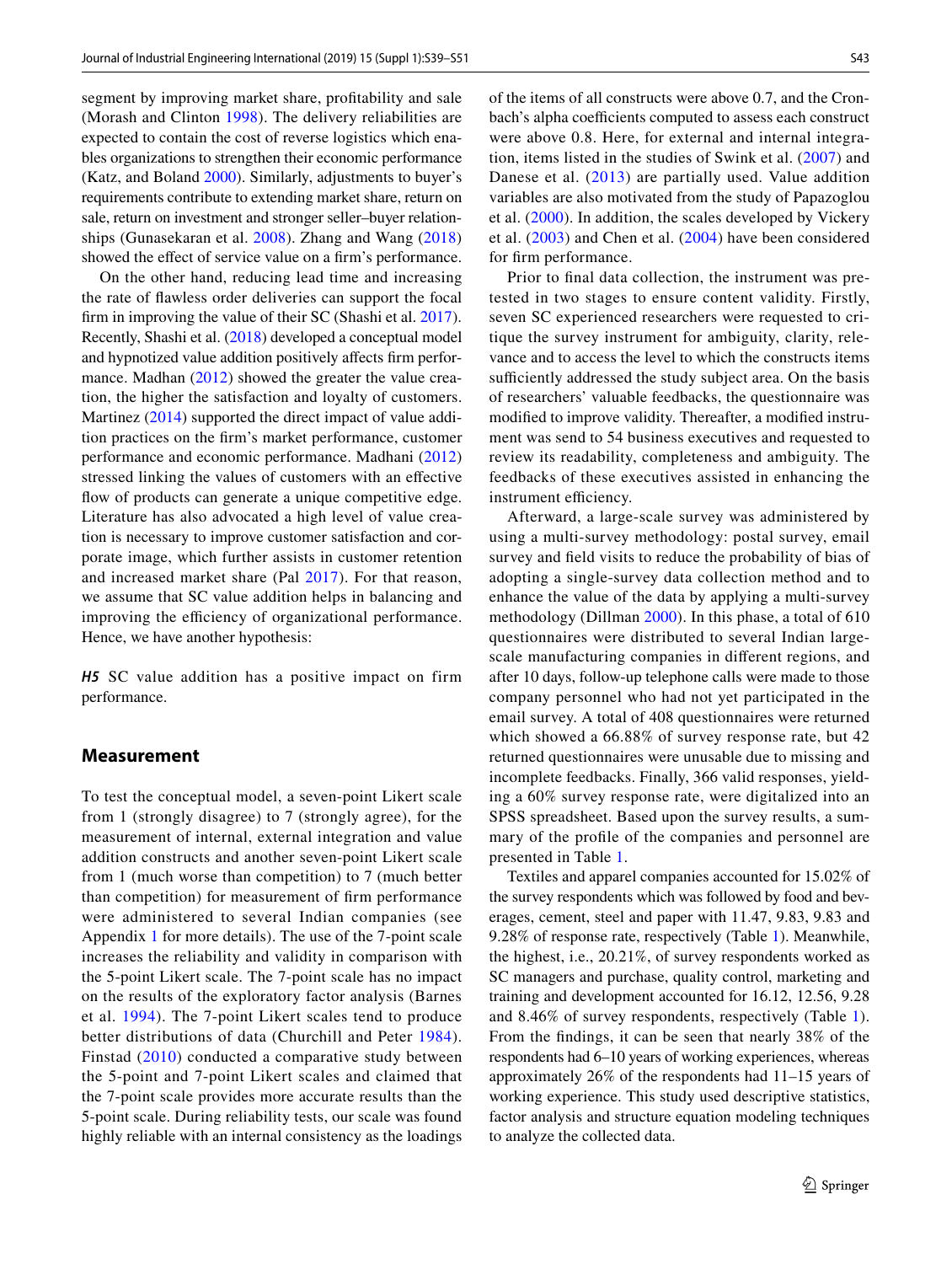| Industry sector                    | Frequency | Percentage | Respondents' profile     | Frequency | Percentage |
|------------------------------------|-----------|------------|--------------------------|-----------|------------|
| Textiles and apparel               | 55        | 15.02      | Chief executive officer  | 9         | 2.45       |
| Pharmaceutical                     | 26        | 7.10       | General managers         | 14        | 3.82       |
| Food and beverages                 | 42        | 11.47      | Purchase managers        | 59        | 16.12      |
| Household goods and personal goods | 31        | 8.46       | Production managers      | 31        | 8.46       |
| Cement                             | 36        | 9.83       | Quality control managers | 46        | 12.56      |
| Power                              | 14        | 3.82       | Supply chain managers    | 74        | 20.21      |
| Paper                              | 34        | 9.28       | Finance managers         | 25        | 6.83       |
| Steel                              | 36        | 9.83       | Relationship managers    | 20        | 5.46       |
| Automobile                         | 27        | 7.37       | Marketing managers       | 34        | 9.28       |
| Electronic                         | 19        | 5.19       | Training and development | 31        | 8.46       |
| Hardware and equipment             | 30        | 8.19       | Other profile            | 23        | 6.28       |
| Others                             | 16        | 4.37       |                          |           |            |
| Total                              | 366       | 100.00     | Total                    | 366       | 100.00     |

<span id="page-6-1"></span>**Table 1** Summary of company type and respondents' profle

## **Non‑response bias**

To investigate non-response bias, the recommendations of Armstrong and Overton ([1977\)](#page-11-7) of comparing early and later respondents were taken into consideration. In this study, we classifed respondents into two groups: early respondents and late respondents into 40 equal numbers. Then, an independent-sample *t* test was conducted. Results did not indicate statistically signifcant diferences between the early and late groups of respondents.

## **Goodness of measure**

For reliability analysis, the Cronbach's alpha (*α*) value was taken into consideration which is a highly accepted measure to evaluate the internal consistency of homogeneity among items. The reliability outputs produced  $\alpha$  = 0.876 for external integration,  $\alpha$  = 0.861 for internal integration,  $\alpha$  = 0.844 for SC value addition and  $\alpha$  = 0.884 for firm performance. In social science research,  $\alpha$  values greater than 0.7 show high reliability;  $\alpha$  between 0.35 and 0.70 refers to medium reliability and  $\alpha$  below 0.35 shows low reliability (Hair et al. [2009](#page-12-45)). Thus, it is important to point out the validity of the survey instrument.

## <span id="page-6-0"></span>**Results**

At this juncture, the survey data are converted into valuable information by applying the appropriate statistic tools. The results are displayed in Tables [2,](#page-7-0) [3,](#page-7-1) [4](#page-8-1) and [5](#page-8-2) and Fig. [2.](#page-9-0) An exploratory factor analysis (using principal component factor analysis with varimax rotation method) is done to validate the unidimensionality and appropriateness of measurement scale. The fndings indicate that all the instrument items are loaded on the specifc construct that they are expected to measure. Moreover, all the item loadings of constructs are greater than 0.50, which is proposed as the threshold of Hair et al. [\(2009\)](#page-12-45). The detailed information about integration, value addition and frm performance is explained in the following.

#### **Factor analysis for integration**

The KMO (Kaiser–Meyer–Olkin)<sup>[1](#page-6-2)</sup> test has revealed a  $0.914$ (sufficient) inter-correlation and indicated a significant Chisquare  $=2003.010$  and degrees of freedom (DF)  $=78$ . The factor analysis produced two factors, and after revision it was found that all items were in their relevant construct as in the questionnaire. The mean of external integration is calculated as 6.32 with a standard deviation (SD) of 0.665, and the mean of internal integration is calculated as 6.14 with a SD of 0.762. In addition, both factors had signifcant loadings and eigenvalues as well as factors which together explained 63.07% of the cumulative variance (Table [2\)](#page-7-0).

#### **Factor analysis for value addition**

A factor analysis for the seven items of value addition showed that all the factors were expressed as a single factor. Therefore, component matrix lodgings are used. Descriptive statistics calculated a 6.25 mean value and a 0.716 SD for this construct. The Chi-square and DF are 1125.200 and 21, respectively, with  $p < 0.001$ . This construct explains 59.15% of the total cumulative variance (Table [3\)](#page-7-1).

<span id="page-6-2"></span><sup>&</sup>lt;sup>1</sup> KMO is a test to measure of how suited your data are for factor analysis.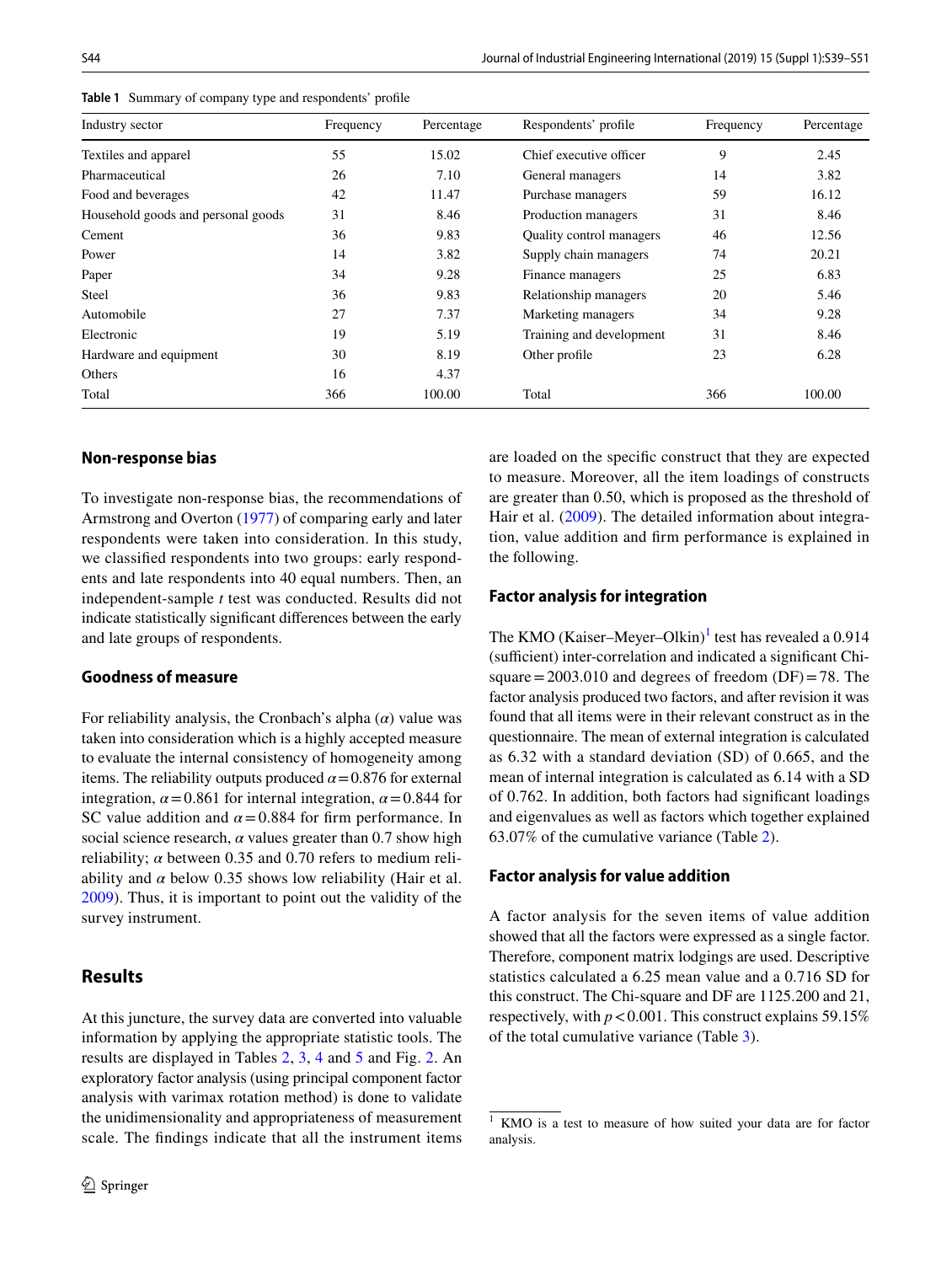#### <span id="page-7-0"></span>**Table 2** Factor analysis results for integration

| No. | Integration items                                                                     | <b>SE</b> | External<br>integration | Internal<br>integra-<br>tion |
|-----|---------------------------------------------------------------------------------------|-----------|-------------------------|------------------------------|
| EX1 | Our major customer shares Point of Sales information with us                          | 0.050     | 0.782                   |                              |
| EX2 | We share our production planning and demand forecasted information with keys partners | 0.049     | 0.765                   |                              |
| EX3 | We work as a partner with our customers                                               | 0.043     | 0.726                   |                              |
| EX4 | We plan SC activities, collaboratively                                                | 0.050     | 0.721                   |                              |
| EX5 | The establishment of quick ordering systems with suppliers                            | 0.044     | 0.712                   |                              |
| EX6 | We believe that cooperating with our suppliers is beneficial                          | 0.046     | 0.688                   |                              |
| EX7 | We share inventory level information with customers                                   | 0.046     | 0.682                   |                              |
| EX8 | We emphasize openness of communications in collaborating with our partners            | 0.045     | 0.660                   |                              |
| IN1 | The functions in our plant cooperate to solve conflicts between them, when they arise | 0.047     |                         | 0.822                        |
| IN2 | Our plant's functions work interactively with each other                              | 0.053     |                         | 0.805                        |
| IN3 | The marketing and finance areas know a great deal about manufacturing                 | 0.048     |                         | 0.787                        |
| IN4 | The functions in our plant work well together                                         | 0.049     |                         | 0.762                        |
| IN5 | Our plant's functions coordinate their activities                                     | 0.050     |                         | 0.752                        |
|     | Mean                                                                                  |           | 6.32                    | 6.14                         |
|     | <b>SD</b>                                                                             |           | 0.665                   | 0.762                        |
|     | Eigenvalue                                                                            |           | 5.324                   | 2.26                         |
|     | Cronbach's alpha                                                                      |           | 0.876                   | 0.861                        |
|     | Percentage variance (63.07%)                                                          |           | 40.95                   | 22.12                        |

KMO=0.914, Bartlett's test of sphericity=2003.010, *df*=78, Sig. 0.000

<span id="page-7-1"></span>

| <b>Table 3</b> Factor analysis for<br>value addition | No.             | Value addition items                                   | <b>SE</b> | Value addition |
|------------------------------------------------------|-----------------|--------------------------------------------------------|-----------|----------------|
|                                                      | VA1             | Our company offers high quality products to customers  | 0.049     | 0.815          |
|                                                      | VA <sub>2</sub> | Our company adjusts order delivery according to demand | 0.047     | 0.789          |
|                                                      | VA3             | Our company provides regular supplies                  | 0.048     | 0.788          |
|                                                      | VA4             | Our company offers low prices                          | 0.049     | 0.760          |
|                                                      | VA <sub>5</sub> | Our company provides a high level of customer service  | 0.052     | 0.756          |
|                                                      | VA <sub>6</sub> | Our company provides high order delivery speed         | 0.050     | 0.750          |
|                                                      | VA7             | Our company promotes high shipping accuracy            | 0.046     | 0.722          |
|                                                      |                 | Mean                                                   |           | 0.625          |
|                                                      |                 | <b>SD</b>                                              |           | 0.716          |
|                                                      |                 | Eigenvalue                                             |           | 414            |
|                                                      |                 | Cronbach's alpha                                       |           | 0.844          |
|                                                      |                 | Percentage variance (59.15%)                           |           | 59.15          |

KMO=0.919, Bartlett's test of sphericity=1125.200, *df*=21, Sig. 0.000

## **Factor analysis for frm performance**

The frm performance was comprised of fve items and was expressed as a single factor. The mean and SD are 6.20 and 0.902, respectively. The obtained loadings of the component matrix are signifcant as they are above 0.6. Meanwhile, the KMO, eigenvalue and Chi-square value all indicated a signifcant factor analysis. The construct explained 78.307% of the total cumulative variance (Table [4](#page-8-1)).

## **Results of the structural equation modeling**

The five hypotheses are tested at the 95% level of significance using the structural equation modeling technique by using version 21 of the AMOS software. Figure [2](#page-9-0) shows the corresponding structural equation modeling, and Table [5](#page-8-2) indicates the results of the hypothesis tests.

A structural assessment of the full measurement model indicates that the measurement model fits the data as we have a Chi-square minimum value (CMIN)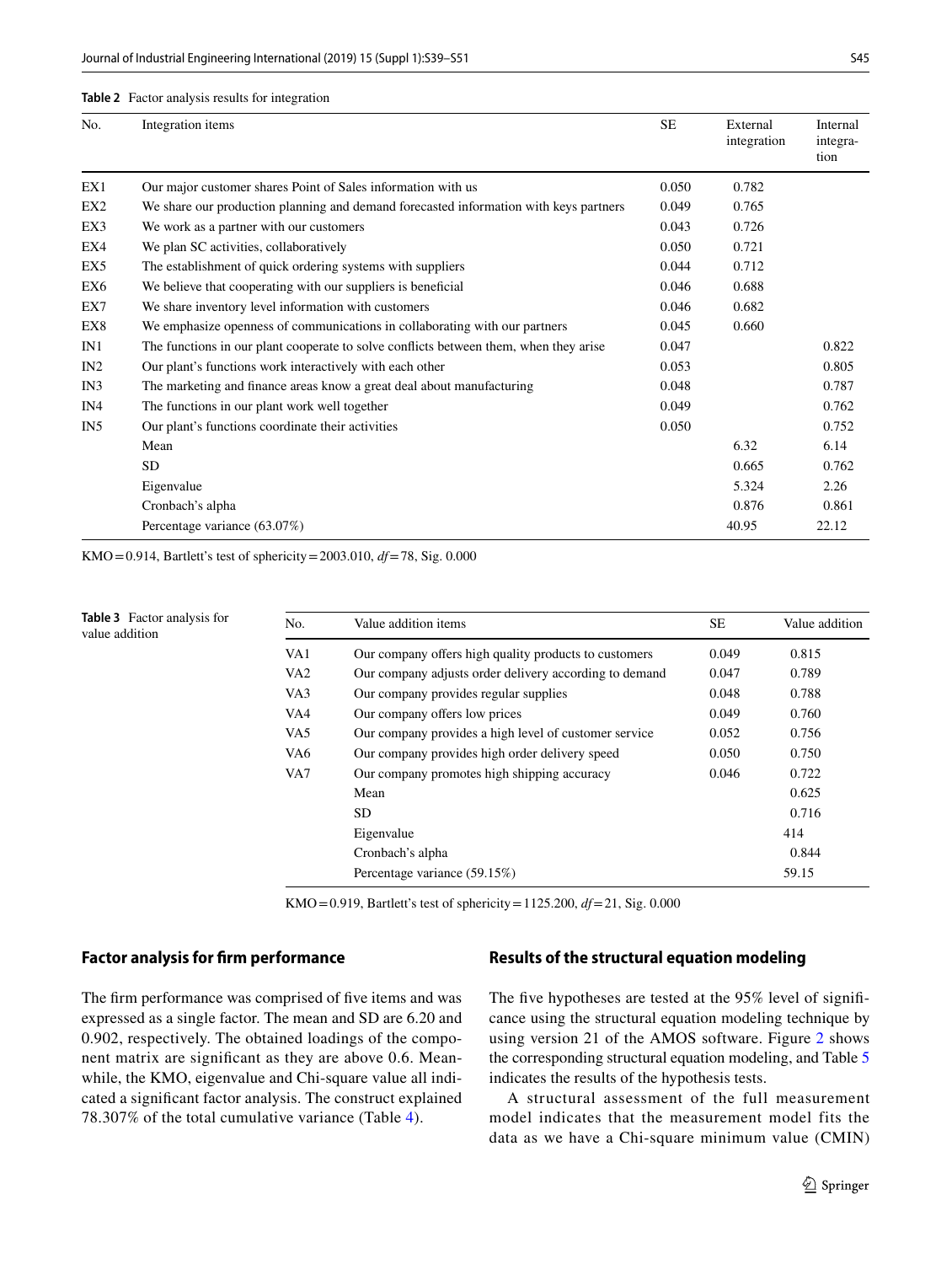<span id="page-8-1"></span>

| Table 4 Factor analysis for firm performance |  |
|----------------------------------------------|--|
|----------------------------------------------|--|

| Item no.        | Firm performance items         | SE.   | Firm performance |
|-----------------|--------------------------------|-------|------------------|
| FP1             | Growth in market share         | 0.054 | 0.911            |
| FP <sub>2</sub> | Growth in profit               | 0.049 | 0.898            |
| FP3             | Growth in return on sales      | 0.056 | 0.885            |
| FP4             | Growth in return on investment | 0.047 | 0.867            |
| FP <sub>5</sub> | Growth in sales                | 0.054 | 0.863            |
|                 | Mean                           |       | 6.20             |
|                 | SD                             |       | 0.902            |
|                 | Eigenvalue                     |       | 3.915            |
|                 | Cronbach's alpha               |       | 0.884            |
|                 | Percentage variance (78.307%)  |       | 78.307           |

KMO=0.888, Bartlett's test of sphericity=1450.726,  $df=10$ , Sig. 0.000

divided by DF equal to 1.675,  $p = 0.000$ , GFI = 0.913, adjusted goodness-of-fit index  $(AGFI) = 0.895$ , normed fit index  $(NFI) = 0.913$  and confirmatory factor analysis  $(CFI) = 0.964$ . In addition, the root-mean-square error of approximation (RMSEA) value is 0.043, which is very good as it is below 0.050. Therefore, all values related to model fts are acceptable and signifcant according to the recommendations of Hair et al. [\(2009](#page-12-45)).

As displayed in Fig. [2](#page-9-0), all fve proposed hypotheses are accepted (null hypotheses rejected) based on calculated *p* values less than 0.01. The tests of hypotheses *H1*, *H2*, *H3* and *H4* provide a strong support that external and internal integration improve frm performance and SC value addition. Hypothesis 1, which stated external integration has a positive impact on frm performance, was strongly supported (total  $\beta$ =0.63, C.R. = 8.36, and  $p$  = 0.000). Results ofered support the acceptance of hypothesis 2, which reported internal integration has a positive impact on frm performance (total  $\beta = 0.49$ , C.R. = 8.42, and  $p = 0.000$ ). Hypothesis 3, which claimed external integration has a positive impact on value addition, was confrmed (total  $\beta = 0.51$ , C.R. = 7.66, and  $p = 0.000$ ). Further, hypothesis 4 also confrmed which claimed that internal integration has a positive impact on value addition (total  $\beta = 0.35$ ,  $C.R. = 6.16$ , and  $p = 0.000$ . Lastly, hypothesis 5, which stated that SC value addition has a positive impact on frm

performance, was supported (total  $\beta$  = 0.22, C.R. = 3.96, and  $p = 0.000$ ).

Direct and indirect efects

The results show the following positive direct relationships (Table [5\)](#page-8-2):

- 1. From external integration to frm performance (0.52) and value addition (0.51);
- 2. From internal integration to frm performance (0.42) and value addition (0.35); and
- 3. From value addition to frm performance (0.22)

Meanwhile, the indirect effect of external integration on firm performance was 0.11, and the indirect effect of internal integration on frm performance was 0.07 (Table [5\)](#page-8-2).

#### <span id="page-8-0"></span>**Managerial implications and discussion**

Academics and practitioners have increasingly paid attention to the impact of integration on frm's performance. However, the literature lacks a study which conceptualizes the integration, SC value addition, and frm performance in a single model. Thus, the present study extends and complements the prior studies through conceptualizing and empirically testing an integrated model by considering the value addition as a mediating construct. Moreover, the outcomes of this investigation allow managers evaluate the diferences between the indirect and direct efects of SC integration that can be taken into consideration to follow performance improvement. The results supported the argument that the performance of Indian manufacturing frms has improved when frms consider both SC integration and value addition practices.

The empirical results demonstrate that both external and internal integrations assist in improving SC value addition by reducing cost and improving fexibility, speed, quality, accuracy, and regular supplies. In the same vein, they directly and indirectly maximize the sales, proft, market share, return on investment and return on sales. This means that a higher level of SC integration contributes to

<span id="page-8-2"></span>**Table 5** Results for proposed structure equation model

| N <sub>o</sub> | <b>Hypothesis</b>                                   | Total effects | Direct effects | C.R. | Indirect effects | Remarks   |
|----------------|-----------------------------------------------------|---------------|----------------|------|------------------|-----------|
| Hl             | External integration $\rightarrow$ firm performance | 0.63          | 0.52           | 8.36 | 0.11             | Supported |
| H2             | Internal integration $\rightarrow$ firm performance | 0.49          | 0.42           | 8.42 | 0.07             | Supported |
| H <sub>3</sub> | External integration $\rightarrow$ value addition   | 0.51          | 0.51           | 7.66 |                  | Supported |
| H4             | Internal integration $\rightarrow$ value addition   | 0.35          | 0.35           | 6.16 |                  | Supported |
| H5             | Value addition $\rightarrow$ firm performance       | 0.22          | 0.22           | 3.96 |                  | Supported |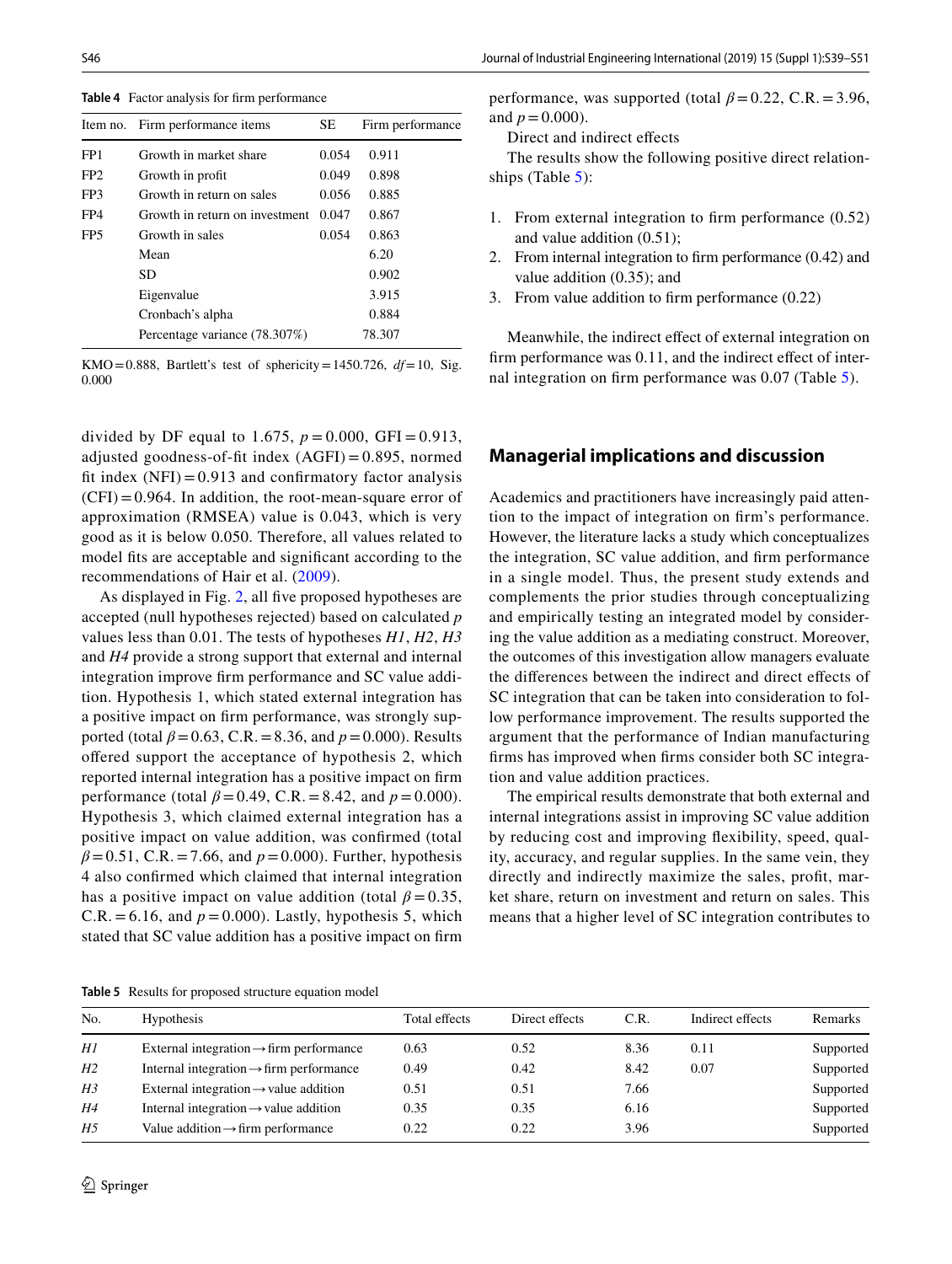<span id="page-9-0"></span>

superior frm performance. The fndings also show that value addition directly improves frm performance.

The results support the argument of Vickery et al. ([2003\)](#page-13-11) that external integration is more powerful than internal integration. Nevertheless, frms cannot deny the role of internal integration in overall success. Second, this study supports the literature in which external and internal integration plays a crucial adding value role (Papazoglou et al. [2000](#page-12-36)). The result of this paper is also in favor of the fact that SC integration adds values to operations of SC players by increasing delivery accuracy, quality, fexibility, speed, regular supplies and reducing cost. This in turn supports the argument of Narasimhan and Kim ([2002\)](#page-12-46) that integrated SC is the strategic leverage of the agreement between the strength of an organization and the operational competence of a SC.

These results have other important implications for practitioners in terms of understanding how to utilize both internal and external integrations most efectively to achieve higher SC value addition and improved frm performance. The managers need to understand the fact that the integration does not have only a direct effect on the firm's performance, but also an indirect efect mediated by SC value addition.

That is, the external and internal integrations can directly improve SC value addition as well as directly and indirectly improve the frm performance through SC value addition. Furthermore, value addition can also directly improve the firm performance. Thus, it is possible for firms to attain paramount performance by enhancing value addition by both external and internal collective efforts. For instance, regular supplies by the supplier enable frms to reduce lead time and improve shipping accuracy and thus increase market share by fulflling the demand for the maximum number of customers.

Likewise, the efective utilization of internal capacities may help companies to enhance their value addition competence. The integration with suppliers would assist companies to minimize cost and fulfll increased demand promptly and more efectively compared to competitors. The level of value addition can distinguish the frm from market competitors. Despite the strong impact of external integration to the SC value addition and performance practices compare to internal integration, the tight external integration is possible only if the frm has tight internal integration. A company should not overlook the impact of information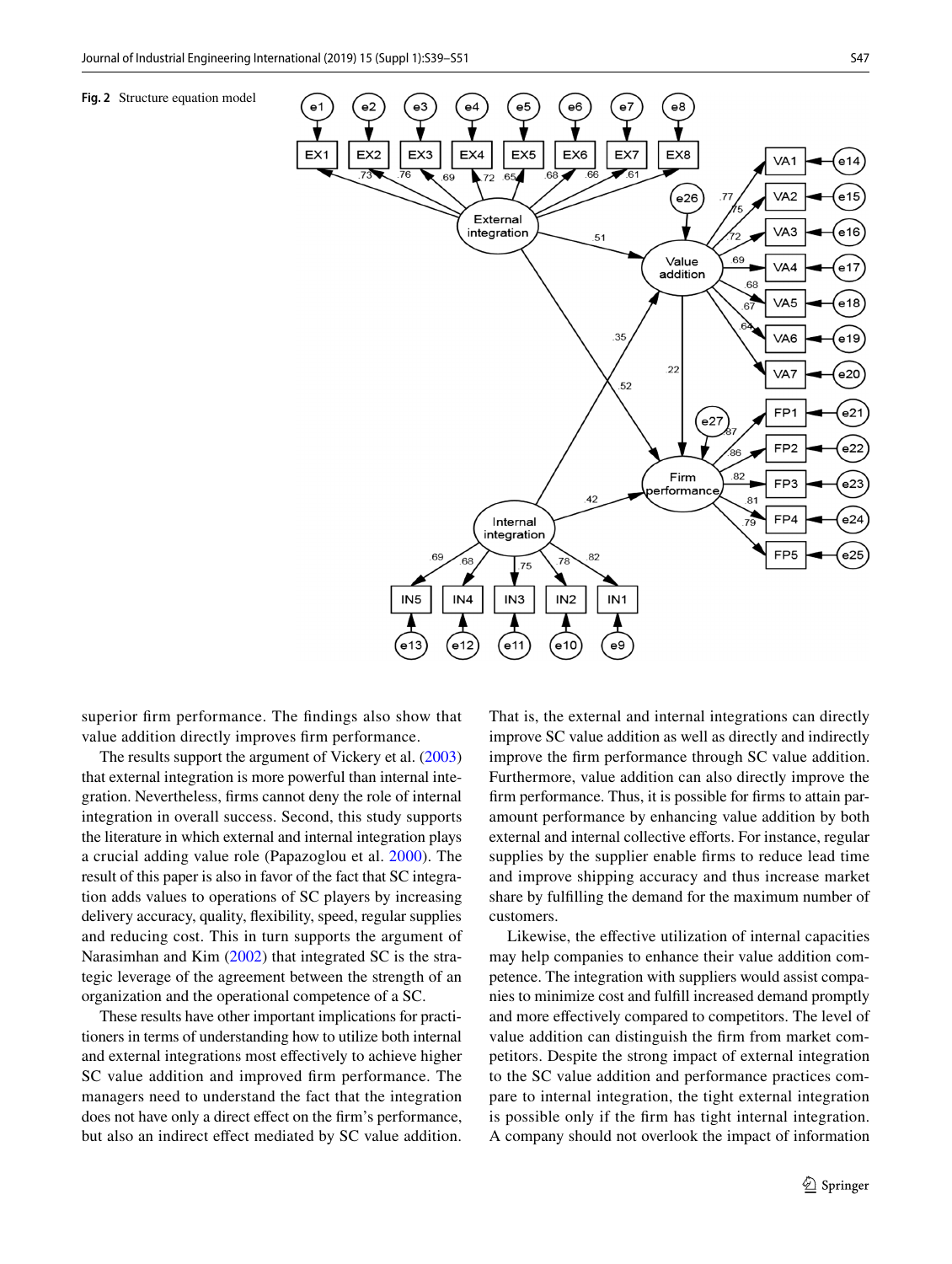A successful SC integration can help a company instantly in identifying customer preferences. Integration with customers may facilitate market information sharing which can enable a company and its suppliers to capture hidden market opportunities. Besides, internal integration can enable companies to satisfy customer need promptly. As an example, better coordination between material management, manufacturing and distribution departments can lead to a continuous flow of products in the market.

Enterprises should be fully integrated along SCs to minimize the negative efect of problems such as overstocking, which increases handling costs, and under stocking, which coerce customer to switch to competitors. Tight SC integration can provide operational fexibility to react quickly to external events: if a competitor introduces a new product, a frm can leverage its integrated SC from the product designing stage to the launching stage. It could also implement a just-in-time manufacturing system to minimize the overall cost.

Value addition is found as a potential tool to increase the product life throughout its life cycle, enabling a frm to cope with SC problems and maintain excellence. Regular and unique value addition is highly important in the present global marketplace. The upstream partners can assist in creating values for downstream partners by improving their SC reliability, and downstream partners can assist upstream partners by providing exact timely information about the demand and market environment. In addition, integrated SC stimulates the enterprises to satisfy customer by meeting their demand at low cost and delivery time.

## <span id="page-10-0"></span>**Conclusion**

This study considers the interwoven connection between integration, value addition and frm performance in SC by asking questions related to the degree of relationship between external and internal integrations with value addition and organizational performance on the one hand, and between value addition and organizational performance on the other hand. Answering those questions is important as the current literature is conficting. To answer these questions, fve hypotheses are presented accordingly. A reliable measurement scale is used to implement a large-scale survey of diferent Indian companies from diverse industries. The results support all research hypotheses, meaning that the tight internal integration in the business processes of SC players along with tight external integration between those players stimulates SC value addition and performance, while SC value addition is in turn a reinforcing factor for performance. Therefore, SC integration can be seen as a strategic weapon to tackle market complexities and to respond quickly to external market events.

Despite signifcant contribution of this paper to academic research and business practice, it has some limitations that highlight opportunities and directions for further research. Most of the survey respondents are from largescale manufacturers. As a result, the study results might not be a good represent or of SC integration impact on value addition process and frm performance where the focal companies are small- and medium-sized economic entities. Moreover, by concentrating on many regions and industries the study developed a comprehensive picture of answers to the research questions. However, these associations may not be fully similar for all regions and industries. Likewise, this research is drawn upon the manufacturing sector of India. Therefore, testing the same conceptual framework in the service sector would be an interesting topic for further research.

It would also be interesting to draw the impact of leanness and innovative in the proposed conceptual model. The value addition practices within the present study belong to production and operations domain, therefore including other value addition constructs (e.g., corporate social responsibility, value addition practices to improve environmental sustainability, and retail value addition) would be ruminative. Lastly, this study explored the impact of integration and value addition practices on overall frm's performance. Hence, it would be interesting to examine to what extent integration and value addition practices impact diferent areas of frm's performance (e.g., innovative performance, production performance, market performance, fnancial performance and environmental performance).

**Acknowledgements** The authors would like to thank the anonymous reviewers and the editor for their insightful comments and suggestions. Dr. Madjid Tavana is grateful for the partial support he received from the Czech Science Foundation (GAˇCR 19-13946S) for this research.

**Open Access** This article is distributed under the terms of the Creative Commons Attribution 4.0 International License ([http://creativeco](http://creativecommons.org/licenses/by/4.0/) [mmons.org/licenses/by/4.0/](http://creativecommons.org/licenses/by/4.0/)), which permits unrestricted use, distribution, and reproduction in any medium, provided you give appropriate credit to the original author(s) and the source, provide a link to the Creative Commons license, and indicate if changes were made.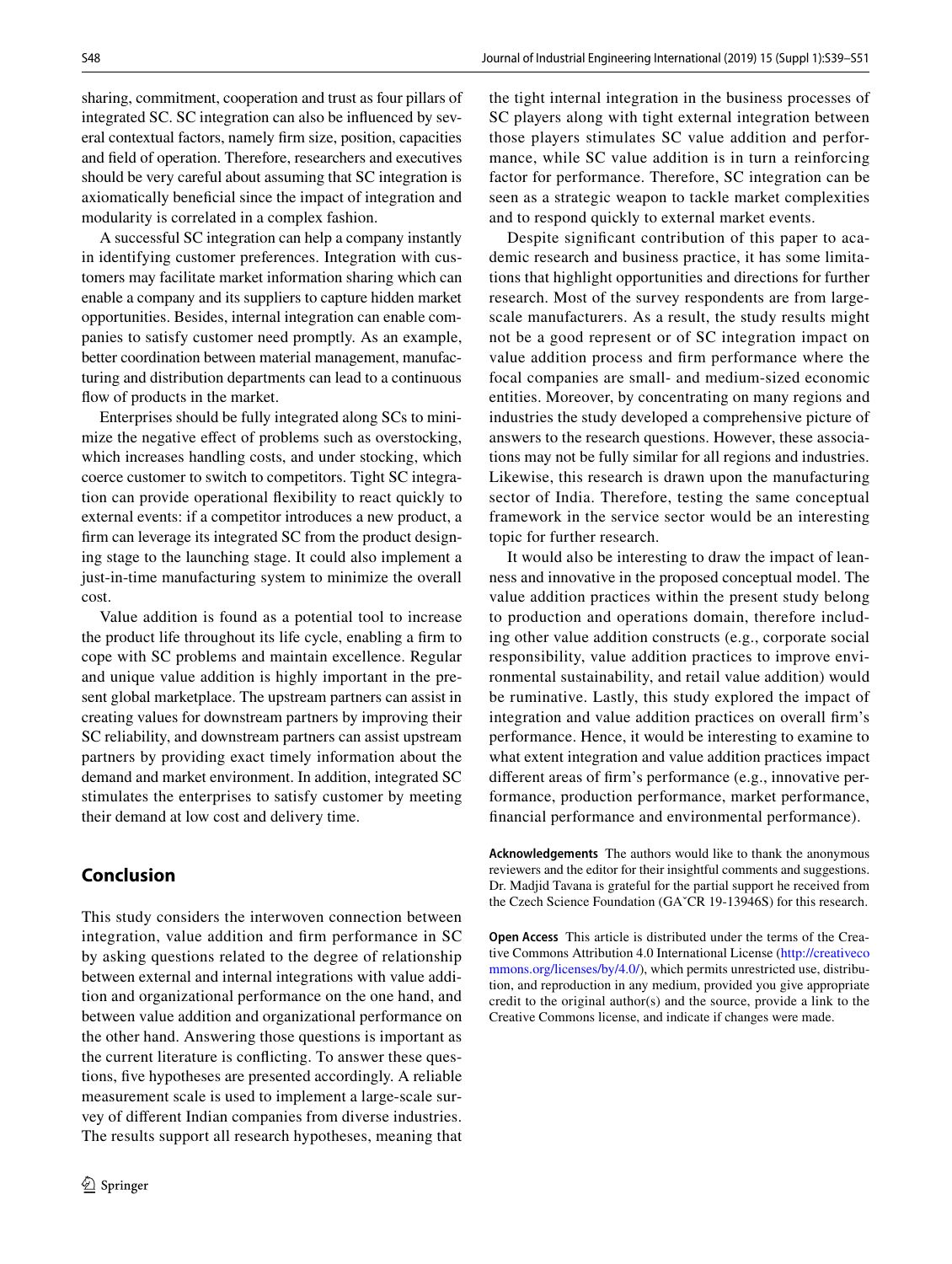## <span id="page-11-5"></span>**Appendix 1**

This appendix provides a fnal version of the questionnaire designed for this paper and disseminated in various Indian companies from diferent industries.

## **External integration**

Please indicate to what extent you agree/disagree with the following:

| Question | $1 =$ strongly disagree<br>to $7 =$ strongly agree |
|----------|----------------------------------------------------|

1. We plan SC activities, collaboratively

2. The establishment of quick ordering systems with suppliers

- 3. Our major customer shares Point of Sales information with us
- 4. We work as a partner with our customers
- 5. We believe that cooperating with our suppliers is beneficial
- 6. We emphasize openness of communications in collaborating with our partners
- 7. We share our production planning and demand forecasted information with keys partners
- 8. We share inventory level information with customers

### **Internal integration**

Please indicate to what extent you agree/disagree with the following:

| <b>Ouestion</b>                                     | $1 =$ strongly disagree<br>to $7 =$ strongly agree |
|-----------------------------------------------------|----------------------------------------------------|
| 1. The functions in our plant work well<br>together |                                                    |

- 2. The functions in our plant cooperate to solve conficts between them, when they arise
- 3. The marketing and fnance areas know a great deal about manufacturing
- 4. Our plant's functions coordinate their activities
- 5. Our plant's functions work interactively with each other

## **Value addition**

Please indicate to what extent you agree/disagree with the following:

- Question  $1 =$ strongly disagree to  $7 =$ strongly agree
- 1. Our company provides high order delivery speed
- 2. Our company provides regular supplies
- 3. Our company adjusts order delivery according to demand
- 4. Our company provides a high level of customer service
- 5. Our company ofers high quality products to customers
- 6. Our company promotes high shipping accuracy
- 7. Our company offers low prices

## **Firm performance**

Please rate your frm's performance in each of the following areas as compared to the performance of your competitors:

| Ouestion                               | $1 =$ much worse than competition<br>to $7 =$ much better than competi-<br>tion |
|----------------------------------------|---------------------------------------------------------------------------------|
| 1. Growth in sales                     |                                                                                 |
| 2. Growth in profit                    |                                                                                 |
| 3. Growth in market share              |                                                                                 |
| 4. Growth in return on invest-<br>ment |                                                                                 |

5. Growth in return on sales

## **References**

- <span id="page-11-3"></span>Acar Y, Atadeniz SN (2015) Comparison of integrated and local planning approaches for the supply network of a globally-dispersed enterprise. Int J Prod Econ 167:204–219
- <span id="page-11-4"></span>Ageron B, Gunasekaran A, Spalanzani A (2012) Sustainable supply management: an empirical study. Int J Prod Econ 140:168–182
- <span id="page-11-1"></span>Aharonovitz MCS, Vieira JGV, Suyama SS (2018) How logistics performance is afected by supply chain relationships. The International Journal of Logistics Management 29(1):284–307
- <span id="page-11-7"></span>Armstrong JS, Overton TS (1977) Estimating nonresponse bias in mail surveys. J Mark Res 14(3):396–402
- <span id="page-11-0"></span>Ataseven C, Nair A (2017) Assessment of supply chain integration and performance relationships: a meta-analytic investigation of the literature. Int J Prod Econ 185:252–265
- <span id="page-11-6"></span>Barnes JH, Daswar AK, Gilbert FW (1994) Number of factors obtained by chance: a situation study. In: Wilson KJ, Black W (eds) Developments in marketing science, vol 17. Academy of Marketing Science, Nashville
- <span id="page-11-2"></span>Barrat M (2004) Understanding the meaning of collaboration in the supply chain. Supply Chain Management: An International Journal 9(1):30–42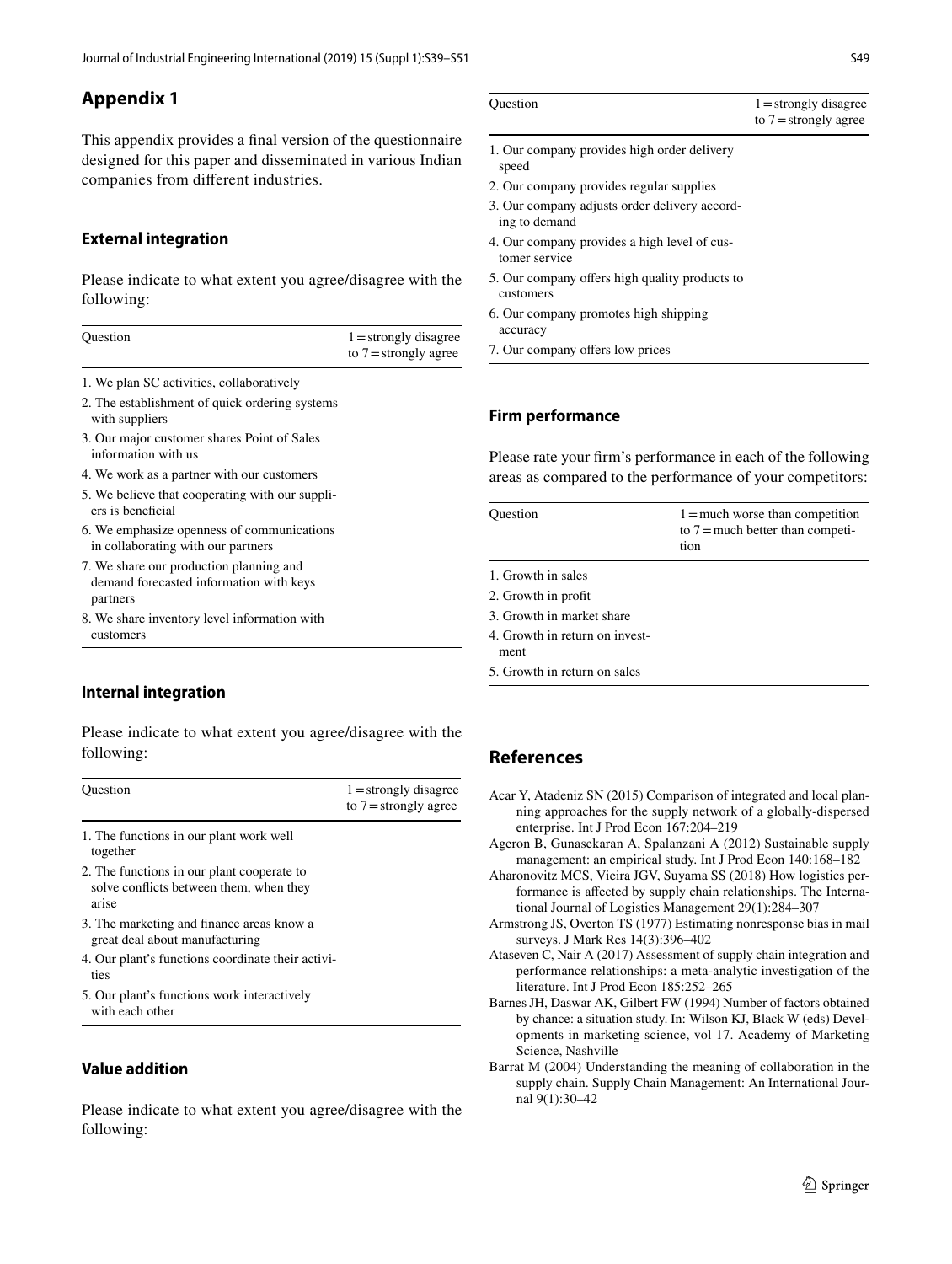- <span id="page-12-9"></span>Beheshti HM, Oghazi P, Mostaghel R, Hultman M (2014) Supply chain integration and frm performance: an empirical study of Swedish manufacturing frms. Compet Rev 24(1):20–31
- <span id="page-12-35"></span>Bustinza OF, Gomes E, Vendrell-Herrero F, Baines T (2017) Product–service innovation and performance: the role of collaborative partnerships and R&D intensity. R&D Management 49(1):33–45
- <span id="page-12-26"></span>Chen IJ, Paulraj A (2004) Towards a theory of supply chain management: the constructs and measurements. J Oper Manag 22(2):119–150
- <span id="page-12-43"></span>Chen IJ, Paulraj A, Lado AA (2004) Strategic purchasing, supply management and frm performance. J Oper Manag 22(5):505–523
- <span id="page-12-41"></span>Churchill GA, Peter JP (1984) Research design efect on the reliability of rating. J Mark Res 16:360–375
- <span id="page-12-2"></span>Cooper MC, Lambert DM, Pagh JD (1997) Supply chain management: more than a name for logistics. Int J Logist Manag 8(1):1–14
- <span id="page-12-34"></span>Danese P, Romano P, Formentini M (2013) The impact of supply chain integration on responsiveness: the moderating efect of using an international supplier network. Transp Res Part E 49:125–140
- <span id="page-12-44"></span>Dillman DA (2000) Mail and internet surveys: the tailored design method, vol 2. Wiley, New York
- <span id="page-12-16"></span>Droge C, Vickery S, Jacobs M (2012) An empirical study does supply chain integration mediate the relationship between product/process strategy and service performance? Int J Prod Econ 137(2):250–262
- <span id="page-12-30"></span>Dyer JH, Singh H (1998) The relational view: cooperative strategy and sources of inter-organizational competitive advantage. Acad Manag Rev 23(4):660–679
- <span id="page-12-7"></span>Finger AB, Flynn BB, Paiva EL (2014) Anticipation of new technologies: supply chain antecedents and competitive performance. Int J Oper Prod Manag 34(6):807–828
- <span id="page-12-42"></span>Finstad K (2010) Response interpolation and scale sensitivity: evidence against 5-point scales. J Usability Stud 5(3):104–110
- <span id="page-12-0"></span>Flynn BB, Huo B, Zhao X (2010) The impact of supply chain integration on performance contingency and confguration approach. J Prod Econ 28(1):58–71
- <span id="page-12-13"></span>Frohlich MT, Westbrook's R (2001) Arcs of integration: an international study of supply chain strategies. J Oper Prod Manag 19:185–200
- <span id="page-12-27"></span>Green KW, McGaughey R, Casey KM (2006) Does supply chain management strategy mediate the association between market orientation and organizational performance? Supply Chain Manag Int J 11(5):407–414
- <span id="page-12-6"></span>Gunasekaran A, Ngai EWT (2004) Virtual supply-chain management. Prod Plan Control 15(6):584–595
- <span id="page-12-38"></span>Gunasekaran A, Lai K, Cheng TCE (2008) Responsive supply chain: a competitive strategy in a networked economy. Omega 36:549–564
- <span id="page-12-21"></span>Hafezalkotob A, Zamani S (2019) A multi-product green supply chain under government supervision with price and demand uncertainty. J Ind Eng Int 15:193–206
- <span id="page-12-45"></span>Hair JF, Black WC, Babin BJ, Anderson RE, Tatham RL (2009) Multivariate data analysis. Pearson Education, Inc., Delhi
- <span id="page-12-24"></span>Hong J-D, Jeong K-Y (2019) Combining data envelopment analysis and multi-objective model for the efficient facility location–allocation decision. J Ind Eng Int 15:315–331
- <span id="page-12-10"></span>IBEF (2019) Manufacturing sector in India. [https://www.ibef.org/indus](https://www.ibef.org/industry/manufacturing-sector-india.aspx) [try/manufacturing-sector-india.aspx](https://www.ibef.org/industry/manufacturing-sector-india.aspx). Accessed 13 June 2019
- <span id="page-12-1"></span>Jacobs MA, Yu W, Chavez R (2016) The effect of internal communication and employee satisfaction on supply chain integration. Int J Prod Econ 171:60–70
- <span id="page-12-28"></span>Johnston DA, McCutcheon DM, Stuart FI, Kerwood H (2004) Efects of supplier trust on performance of cooperative supplier relationships. J Oper Prod Manag 22:23–38
- <span id="page-12-22"></span>Kampstra RP, Ashayeri J, Gattorna JL (2006) Realities of supply chain collaboration. Int J Logist Manag 17(3):312–330
- <span id="page-12-17"></span>Kang M, Yang MA, Park Y, Huo B (2018) Supply chain integration and its impact on sustainability. Ind Manag Data Syst 118(9):1749–1765
- <span id="page-12-29"></span>Kannan VR, Tan KC (2010) Supply chain integration: cluster analysis of the impact of span of integration. Supply Chain Manag Int J 15(3):207–215
- <span id="page-12-20"></span>Kanyoma KE, Agbola FW, Oloruntoba R (2018) An evaluation of supply chain integration across multi-tier supply chains of manufacturing-based SMEs in Malawi. Int J Logist Manag 29(3):1001–1024
- <span id="page-12-37"></span>Katz JP, Boland M (2000) A new value-added strategy for the US beef industry: the case of US Premium Beef Ltd. Supply Chain Manag Int J 52:99–110
- <span id="page-12-25"></span>Khorasani ST, Almasifard M (2018) The development of a green supply chain dual-objective facility by considering diferent levels of uncertainty. J Ind Eng Int 14:593–602
- <span id="page-12-8"></span>Kim SW (2009) An investigation on the direct and indirect efect of supply chain integration on frm performance. Int J Prod Econ 119:328–346
- <span id="page-12-12"></span>Kim M, Chai S (2016) Assessing the impact of business uncertainty on supply chain integration. Int J Logist Manag 27(2):463–485
- <span id="page-12-5"></span>Lambert DM, Cooper MC (2000) Issues in supply chain management. Ind Mark Manag 29:65–83
- <span id="page-12-3"></span>Lambert DM, Cooper MC, Pagh JD (1998) Supply chain management: implementation issues and research opportunities. Int J Logistics Manag 9(2):1–19
- <span id="page-12-23"></span>Liao S-H, Kuo F-I, Ding L-W (2017) Assessing the infuence of supply chain collaboration value innovation, supply chain capability and competitive advantage in Taiwan's networking communication industry. Int J Prod Econ 191:143–153
- <span id="page-12-31"></span>Liu H, Ke W, Wei KK, Hua Z (2013) Efects of supply chain integration and market orientation on frm performance. Int J Oper Prod Manag 33(3):322–346
- <span id="page-12-33"></span>Madhan PM (2012) Value creation through integration of supply chain management and marketing strategy. IUP J Bus Strategy 9(1):7–26
- <span id="page-12-40"></span>Madhani PM (2012) Value creation through integration of supply chain management and marketing strategy. IUP J Bus Strategy  $9(1):7-26$
- <span id="page-12-39"></span>Martinez MG (2014) Co-creation of value by open Innovation: unlocking new sources of competitive advantage. Agribusiness 30(2):132–147
- <span id="page-12-4"></span>Matthews J (2013) Adding value: getting to the heart of the matter. Perform Meas Metr 14(3):162–174
- <span id="page-12-32"></span>Morash EA, Clinton SR (1998) Supply chain integration: customer value through collaborative closeness versus operational excellence. J Mark Theory Pract 6(4):104–120
- <span id="page-12-15"></span>Morita M, Machuca JAD, de los Rios JLP (2018) Integration of product development capability and supply chain capability: the driver for high performance adaptation. Int J Prod Econ 200:68–82
- <span id="page-12-46"></span>Narasimhan R, Kim SW (2002) Efect of supply chain integration on the relationship between diversifcation and performance evidence from Japanese and Korean frms. J Oper Manag 20(3):303–323
- <span id="page-12-18"></span>Noori-daryan M, Taleizadeh AA (2019) Optimizing pricing and ordering strategies in a three-level supply chain under return policy. J Ind Eng Int 15:73–80
- <span id="page-12-14"></span>Pagell M (2004) Understanding the factors that enable and inhibit the integration of operations, purchasing and logistics. J Oper Prod Manag 22(5):459–487
- <span id="page-12-11"></span>Pal R (2017) Value creation through reverse logistics in used clothing networks. Int J Logist Manag 28(3):864–906
- <span id="page-12-36"></span>Papazoglou MP, Ribbers P, Tsalgatidou A (2000) Integrated value chains and their implications from a business and technology standpoint. Decis Support Syst 29:323–342
- <span id="page-12-19"></span>Pinha DC, Ahluwalia RS (2019) Flexible resource management and its efect on project cost and duration. J Ind Eng Int 15:119–133